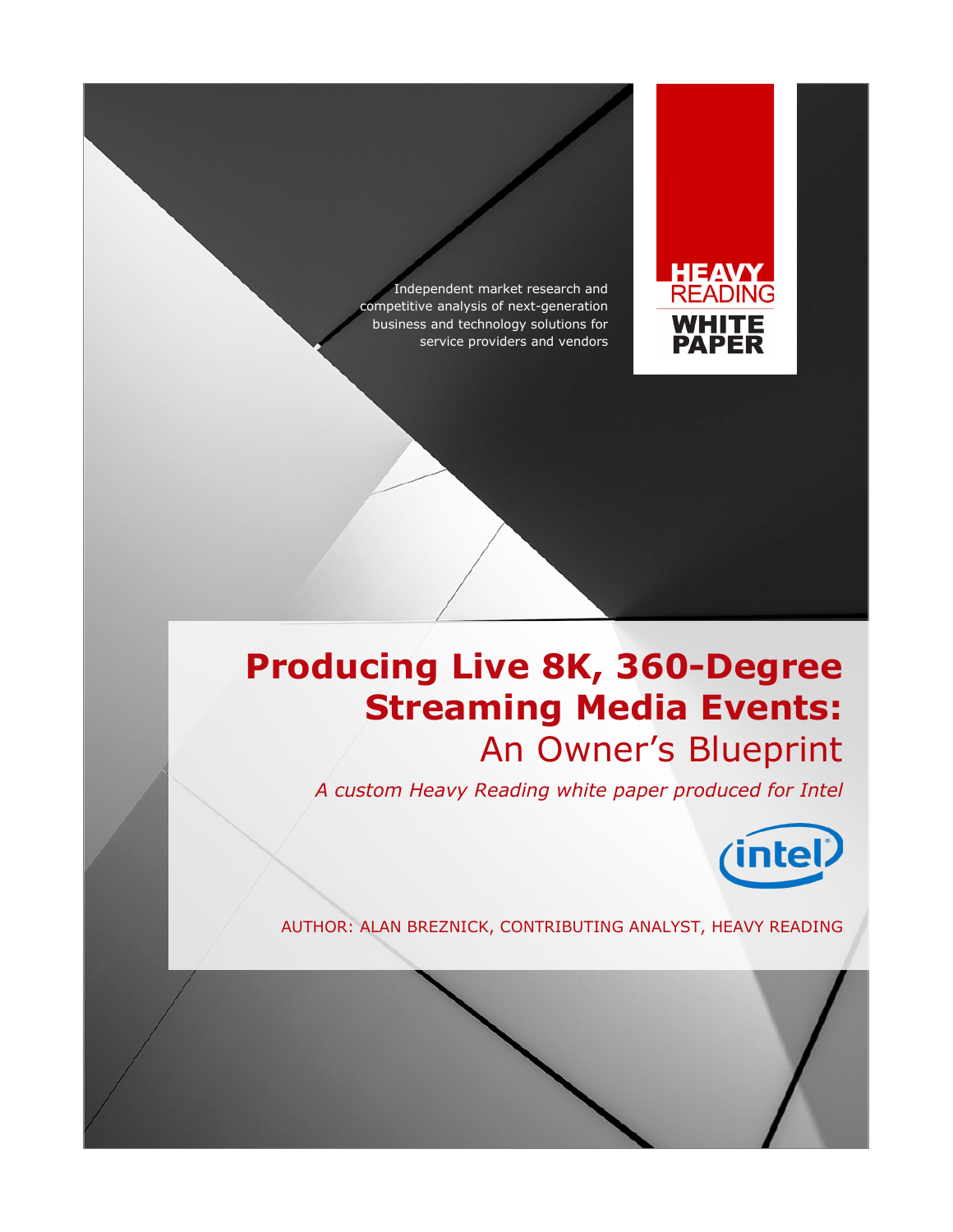## **INTRODUCTION: BRINGING LIVE 8K, 360-DEGREE STREAMING MEDIA TO LIFE**

Not all that long ago, advanced technologies and services such as live 4K and 8K video, point clouds for volumetric video, and immersive media like augmented reality (AR), virtual reality (VR), and mixed reality (MR) were generally viewed as wildly futuristic capabilities. Indeed, these offerings seemed reserved only for proof-of-concept designs or maybe nextgeneration service trials that would be conducted by a select few cloud and communications service providers.

But now these types of next-gen media services and technologies have quickly evolved into emerging real-world use cases. As a result, media users have moved swiftly from passively viewing content on static video screens to engaging in intelligent visual experiences dynamically presented in their homes, offices, theaters, stadiums, arenas, and other private and public spaces.

What is helping to transform the media world and make all this possible is a new visual media architecture known as the [Visual Cloud.](https://www.intel.com/content/www/us/en/cloud-computing/visual-cloud.html) As conceived by Intel, the Visual Cloud is a next-gen media platform that draws upon advanced cloud-native technologies to deliver video and related services more efficiently and cost-effectively, manage network resources, offer real-time data analytics, and deliver more engaging content experiences than ever before. Thus, the Visual Cloud taps into the power of the cloud to perform the heavy lifting required to create, foster, support, and deliver rich new media technologies and services.

This white paper delves into a prime example of the rich new media technologies and services, exploring how the Visual Cloud can enable live 8K, 360-degree media streaming. In this paper, Heavy Reading discusses how content, service, and cloud providers, as well as other players, can produce 8K VR live streaming media events without streaming more than 4K worth of pixels. We also examine the value that this next-gen platform promises to bring to all players in the video streaming chain.

In short, Heavy Reading offers what amounts to an owner's blueprint for making the most of these new media capabilities.

## **LIVE 8K VR MEDIA STREAMING: MARKET DRIVERS AND BENEFITS**

#### **Market Drivers: Why Video Streaming Is Gaining Momentum**

The market forces driving the media industry to develop and deliver more engaging, interactive live media streaming in a cost-effective manner are quite clear:

- Mounting consumer demand for live video streaming services
- The need for lower "glass-to-glass" latency
- Growing bandwidth capacity
- The emergence of new, more efficient media processing technologies
- A desire for greater revenue

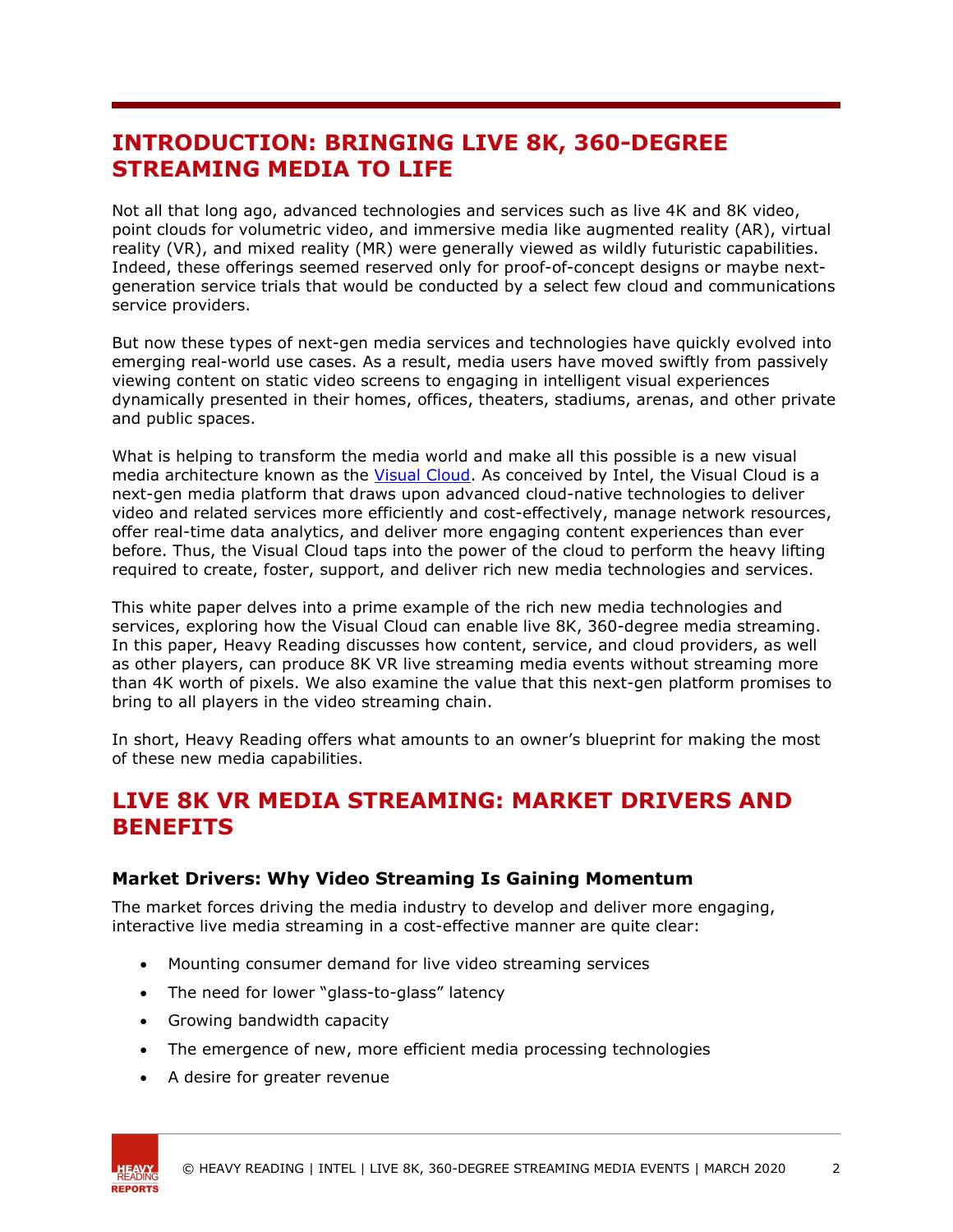Focusing just on the mounting consumer demand for live video streaming, consider how much media streaming traffic keeps growing, breaking consumption records throughout the world each year. As [Akamai reports,](https://www.sportspromedia.com/analysis/cricket-world-cup-2019-england-viewing-figures-media-sponsorship-ecb-icc) the July 2019 live streaming of the Cricket World Cup match between India and New Zealand was the latest record-breaking event, attracting a peak load of 25.3 million concurrent viewers. That represented a 35% traffic increase over the IPL Final in May 2019 (18.6 million concurrent users) and an enormous 150% increase over the IPL Final in 2018.

Or, to cite more [statistics from Akamai,](https://www.zdnet.com/article/last-weeks-fortnite-update-helped-akamai-set-a-new-cdn-traffic-record/) consider that the releases of popular new video games now consume as much bandwidth as a whopping 106 terabits per second. That amount of traffic comes out to roughly the same amount as downloading 3,300 2-hour HD movies every second or nearly 12 million HD movies an hour.

The astonishing growth of video streaming has also fostered the development of new types of streaming video content and viewing behavior, such as e-sports, user-generated content, and binge watching. In addition, it has spawned the soaring use of video apps on popular social media sites such as Facebook, Twitter, and Snapchat, to name just a few.

Largely as a result, IP video traffic will make up an impressive 82% of all IP traffic globally (both business and consumer) by 2022, up from 75% in 2017, according to the latest Visual Networking Index (VNI) forecast from Cisco Systems. The VNI forecast projects that global IP video traffic will multiply an astounding fourfold between 2017 and 2022, generating a compound annual growth rate (CAGR) of 29%. [Internet video traffic](https://www.cisco.com/c/en/us/solutions/collateral/executive-perspectives/annual-internet-report/white-paper-c11-741490.html) will account for the lion's share of that growth, also surging fourfold from 2017 to 2022 at a CAGR of 33%.

Moreover, live internet video will account for 17% of all global internet video traffic by 2022, growing 15-fold from 2017 to 2022, according to the VNI forecast. The volume of internet video to TV will increase threefold between 2017 to 2022, accounting for 27% of all fixed consumer internet video traffic by the end of the period.

Even more to the point, UHD (or 4K) video will account for 22% of all global IP video traffic by 2022, according to the latest VNI projections. UHD as a percentage of IP video-ondemand traffic will rise even higher to 35% by 2022.

As 4K streaming video becomes more and more common, demand for video will only continue to multiply. For example, Market Research Future projects that the global video streaming market will grow at a very healthy 17% CAGR rate through at least 2023.

Thus, there still appears to be no end in sight for consumer demand for more and better media streaming services. Thanks to trends like these, even as standard 4K media streaming continues to evolve into a mass-market service, content owners, service providers, and technology developers are all vying for ways to bring more complex video streaming to market as effectively and efficiently as possible.

#### **Benefits: Better Video, More Compelling Stories**

One key benefit of 8K, 360-degree streaming is quite evident: higher resolution pictures. 8K is a much higher resolution standard than 4K, quadrupling the total number of pixels produced, just like 4K did with 1080p. Specifically, 8K VR offers 8192 x 4096 resolution, or approximately 8,000 horizontal pixels. In contrast, 4K VR relies on around 4,000 horizontal pixels at 4096 x 2048 and 1080p.

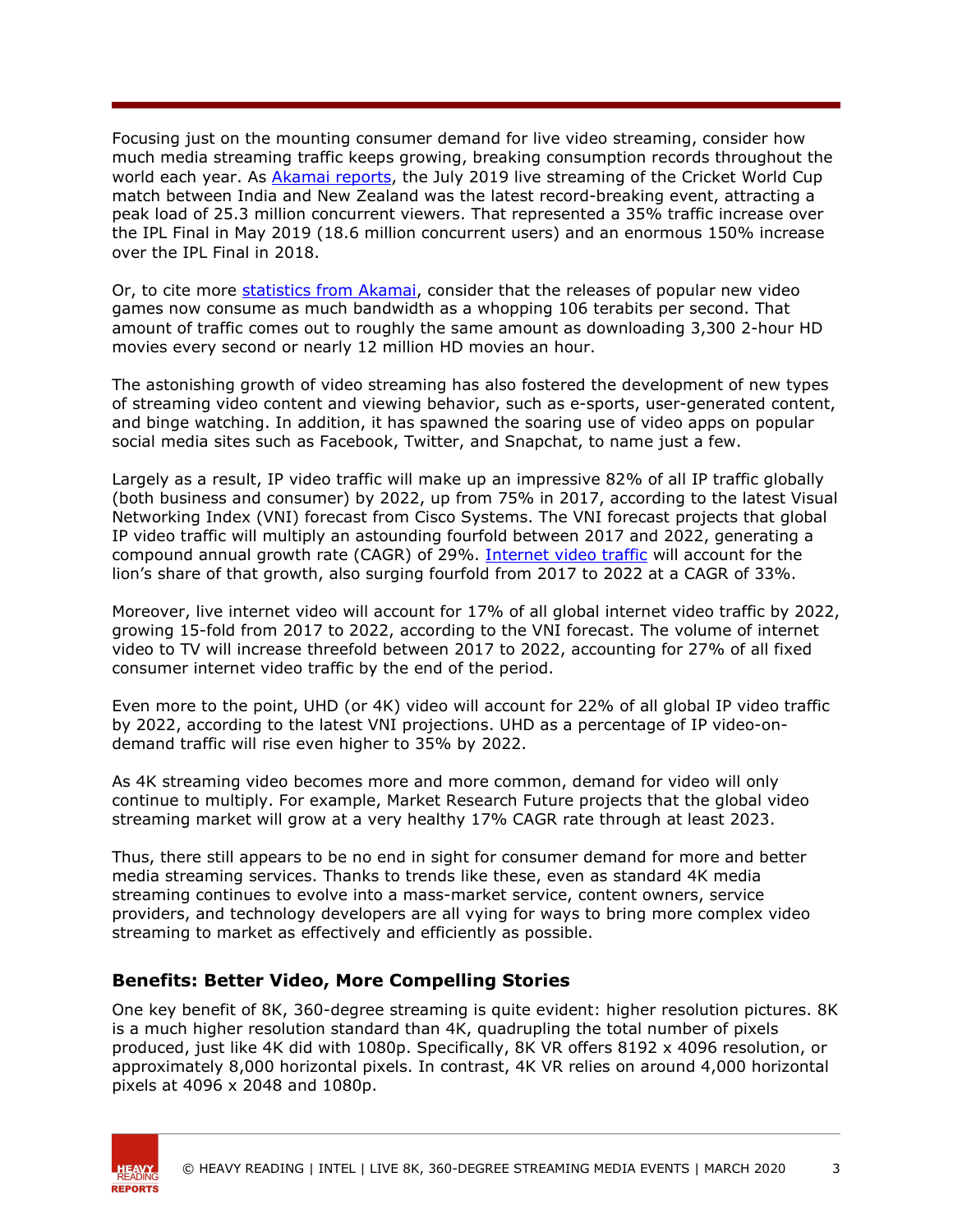While the number of pixels supporting 4K VR may sound fairly high, all those pixels are actually not enough to produce very high resolution pictures. But, by quadrupling the number of pixels involved, 8K VR can go a long way toward resolving that issue.

In addition, 8K, 360-degree streaming will clearly deliver more compelling, immersive video, ushering in what Intel likes to call "a new era of storytelling." Netflix's groundbreaking select-a-path film, *Black Mirror: Bandersnatch*, offered a prime example of this beckoning era. As reported last year, Netflix saved each choice that viewers made while watching the film's 12 different endings. All this data could then be used to decide the course of future productions. In a 2019 presentation in Mumbai, Netflix vice president of Product Todd Yelling said the streaming giant is now "doubling down" on producing interactive content, thanks to the popularity of that first feature film.

#### **More Benefits: Helping Business Leaders Connect**

One prime early use case for live 8K VR technology is broadcasting business conferences and meetings to larger, remote audiences. Intel and its various tech partners – including Akamai, Tiledmedia, and Iconic Engine – have already leveraged live 8K VR streaming technology to produce the first annual Visual Cloud Conference and beam it to a global audience. That landmark conference, which took place during the International Broadcasting Conference (IBC) in Amsterdam in September 2019, featured six different events with hundreds of app downloads.

# **LIVE 8K VR STREAMING: THE KEY CHALLENGES**

While the benefits of producing live 8K VR video streaming are enticing, the challenges are at least as formidable. In this section, Heavy Reading delves into the chief challenges and complications that the media industry is facing with the glut of new, more advanced video and other visual services.

The sizable roster of challenges includes the following:

- The growing complexity and bandwidth requirements of the increasingly rich new services.
- The lengthy time-to-market and soaring costs of introducing and delivering new media services to users.
- The rapidly rising expectations of media users for less buffering, fewer time delays, and a better TV quality customer experience.
- The fact that streams are becoming more and more individualized. Instead of all viewers getting the exact same stream, each viewer now gets their very own part of their very own content in their very own quality with immersive media and interactive storytelling. The dimensions include: What is **my** story? What is the viewport and resolution of **my** device? What quality can **my** device support? What bitrate can **my** internet link support?
- The lack of experience in creating/designing such content.
- The need to future-proof systems for developing, processing, and delivering nextgen services like streaming video, immersive media, and cloud gaming.

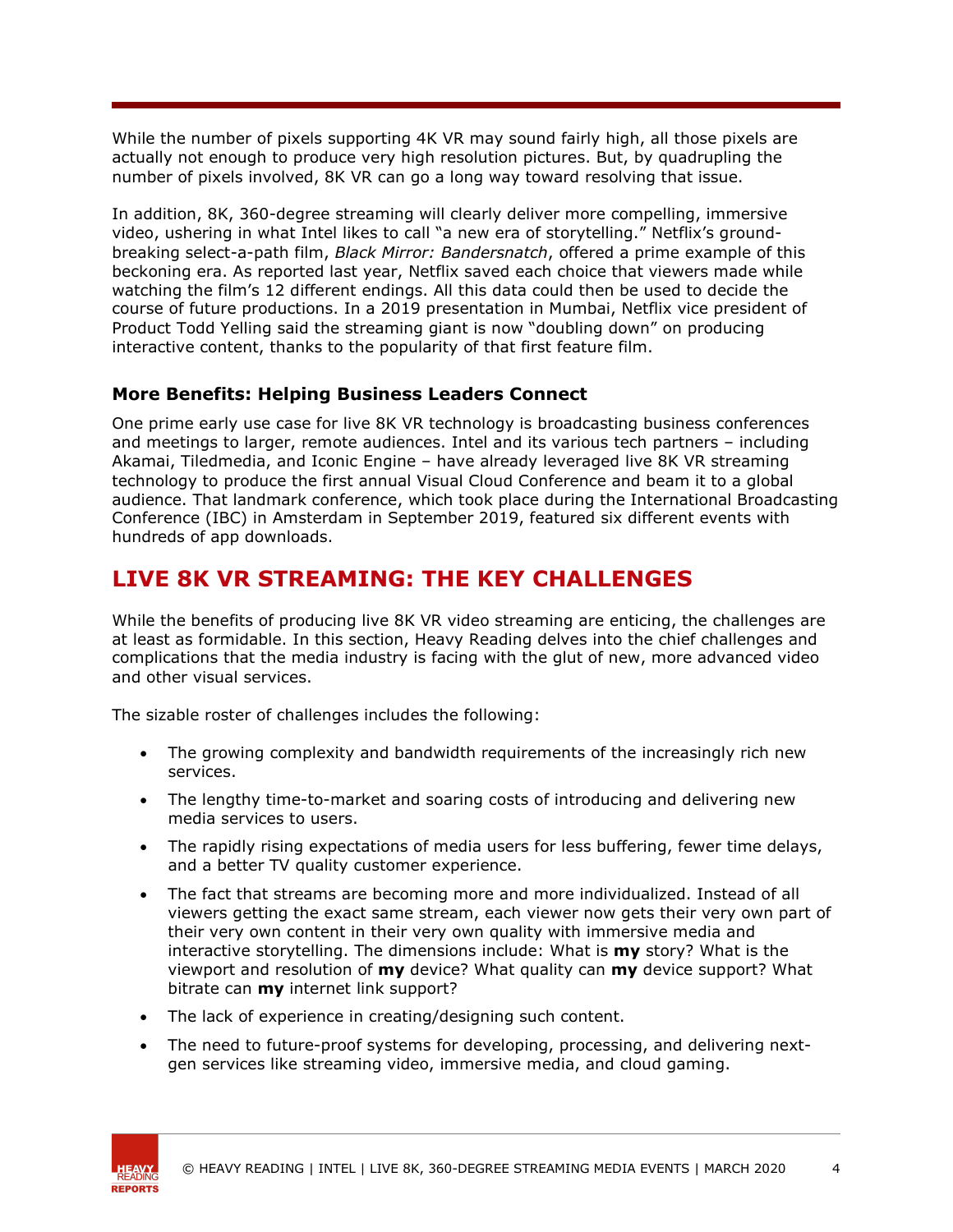Grouping together all these challenges of producing, processing, and distributing 8K VR media streaming services effectively and efficiently, several main categories emerge. These categories include the lagging quality of the video streams themselves, the limited reach of the new media platform, the high costs and lengthy time of producing, processing, and delivering the streams, and the steep bandwidth requirements of processing and delivering the streams.

For instance, consider a critical factor that makes the production and distribution of high quality 8K VR images so costly and challenging today, as spelled out by Tiledmedia, one of Intel's leading Visual Cloud partners. A VR camera usually consists of a set of conventional video cameras that record a piece of the environment. Special stitching software then combines all these various video images into a single spherical video in the form of an equirectangular projection or ERP (a flat map of the Earth is one example of an ERP).

Using their VR headsets, media users will see only a small fraction of that sphere at any point in time, or about one-eighth of the complete picture in popular headsets. However, newer headsets that show more are now coming on the market.

Because the video plays right in front of the viewer's eyes, magnified by special lenses, the resolution needs to be very good. The industry standard in VR is to use 4K video for the entire sphere. While 4K VR uses 4096 x 2048 pixels, users will see only about 1000 x 1000 pixels per eye right in front of them, resulting in a lackluster visual experience at best.

With 8K video (8192 x 4096 pixels), the image becomes considerably clearer. But to deliver that kind of quality to the user, a huge number of pixels must be sent: the equivalent of about 16 HD channels, requiring some 60 Mbps-100 Mbps. Even if all those bits of data could be sent across an ordinary content delivery network (CDN), very few video reception devices could actually decode it.

Or, to cite another critical factor, 8K VR streams require an enormous amount of bandwidth for distribution over content delivery networks. Akamai, another Intel partner, estimates that it can take up to 120 Mbps to deliver one 8K VR stream from its origin to the ingest servers. That is a tremendous amount of bandwidth to push through a CDN, clocking well above Akamai's usual ingest limit of 75 Mbps. If nothing special is done to the stream, the CDN will have to ingest over 120 Mbps to the origin and then distribute 60 Mbps-100 Mbps to the user.

### **LIVE 8K VR MEDIA STREAMING: A PROPOSED BLUEPRINT FOR SUCCESS**

Fortunately, these hurdles are not insurmountable. This section describes ways to overcome at least some of these various challenges using technologies and techniques that have already been developed and deployed in the field by Intel and its partners.

Focusing on the thorny bandwidth issues, for example, Tiledmedia has crafted a system that aims to help providers produce an 8K experience while transmitting and decoding much less information than seems to be required at first glance. Using a process called tiled streaming, the platform sends only what the user actually sees, not the entire spherical image.

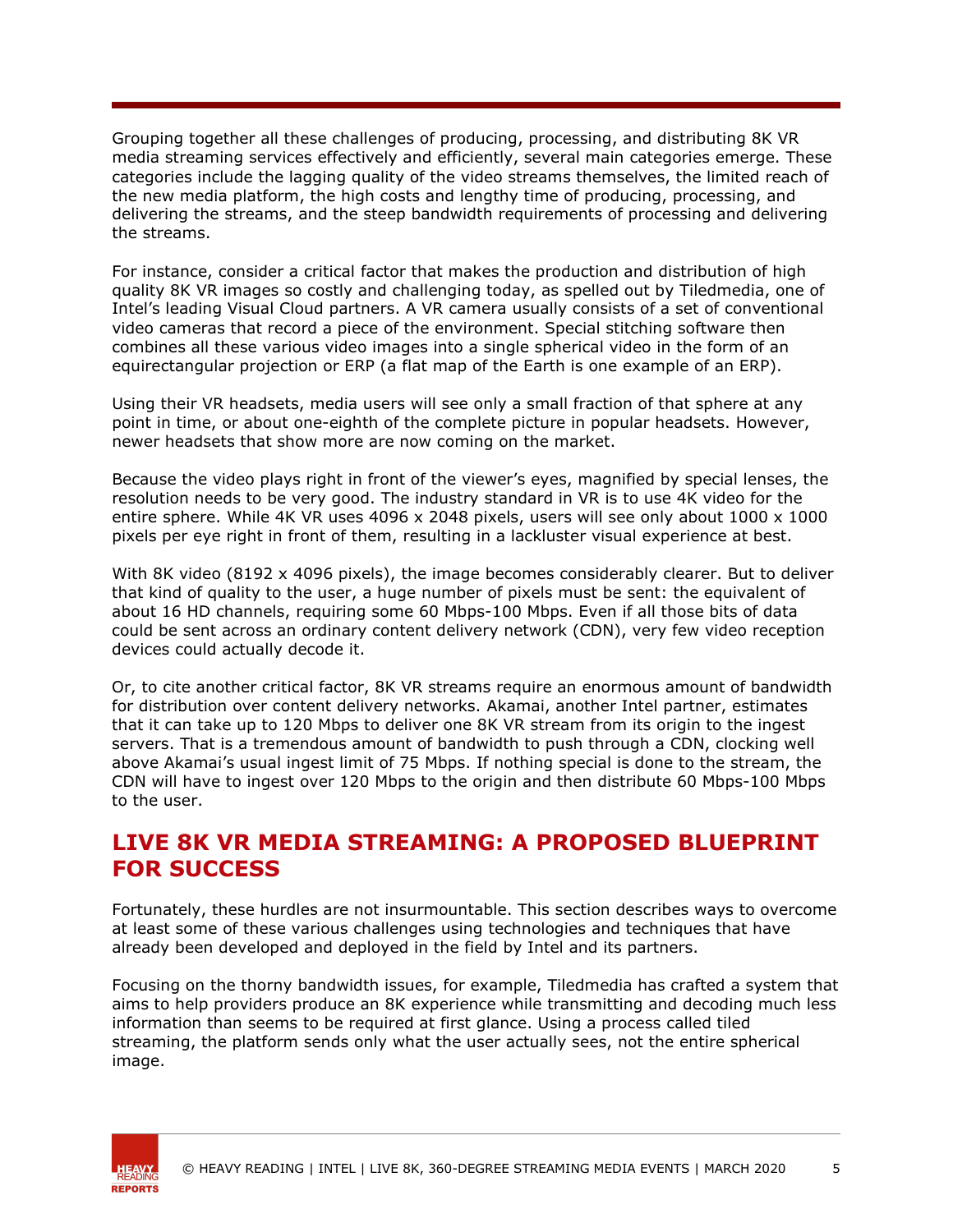Here is how tiled streaming works. The technology slices the overall image into many smaller, high quality "tiles." A typical setting for 8K VR is to use 96 tiles. It then sends, decodes, and displays only those tiles that actually appear in the user's field of vision, not the entire image.

Not surprisingly, the real-time nature of the viewing experience, including the need to respond instantly to a user's head motion, makes this approach particularly challenging. When viewers turn their heads one way or another, the system must retrieve new high resolution tiles and then decode and display them – all within a tenth of a second.

But Tiledmedia says its tiled streaming system can manage that, switching tiles so quickly that users hardly notice the low resolution background layer. That layer is always present to prevent black areas from appearing in their field of view.

Turning to the major distribution challenges, Akamai and Tiledmedia have teamed up to develop a VR-specific configuration designed to increase the likelihood that the requested tiles will be available at the edge cache. This configuration enables providers to offer the optimal response when users move their heads around.

The configuration relies on the HTTP/2 protocol using multipart byterange requests and smart pre-fetching of tiles to the edge cache (see **Figure 1**). Note that a QUIC (HTTP/3) configuration is under development. With tiled streaming, a short request/response delay is much more important than for regular on-demand services. In this configuration, the "motion-to-high-resolution" latency is typically just three frames or less at 30 frames per second. After head motion, over two-thirds of high resolution tiles are in the user's viewport within those three frames. Given the way the human visual system works, this appears to be virtually instant to the viewer.

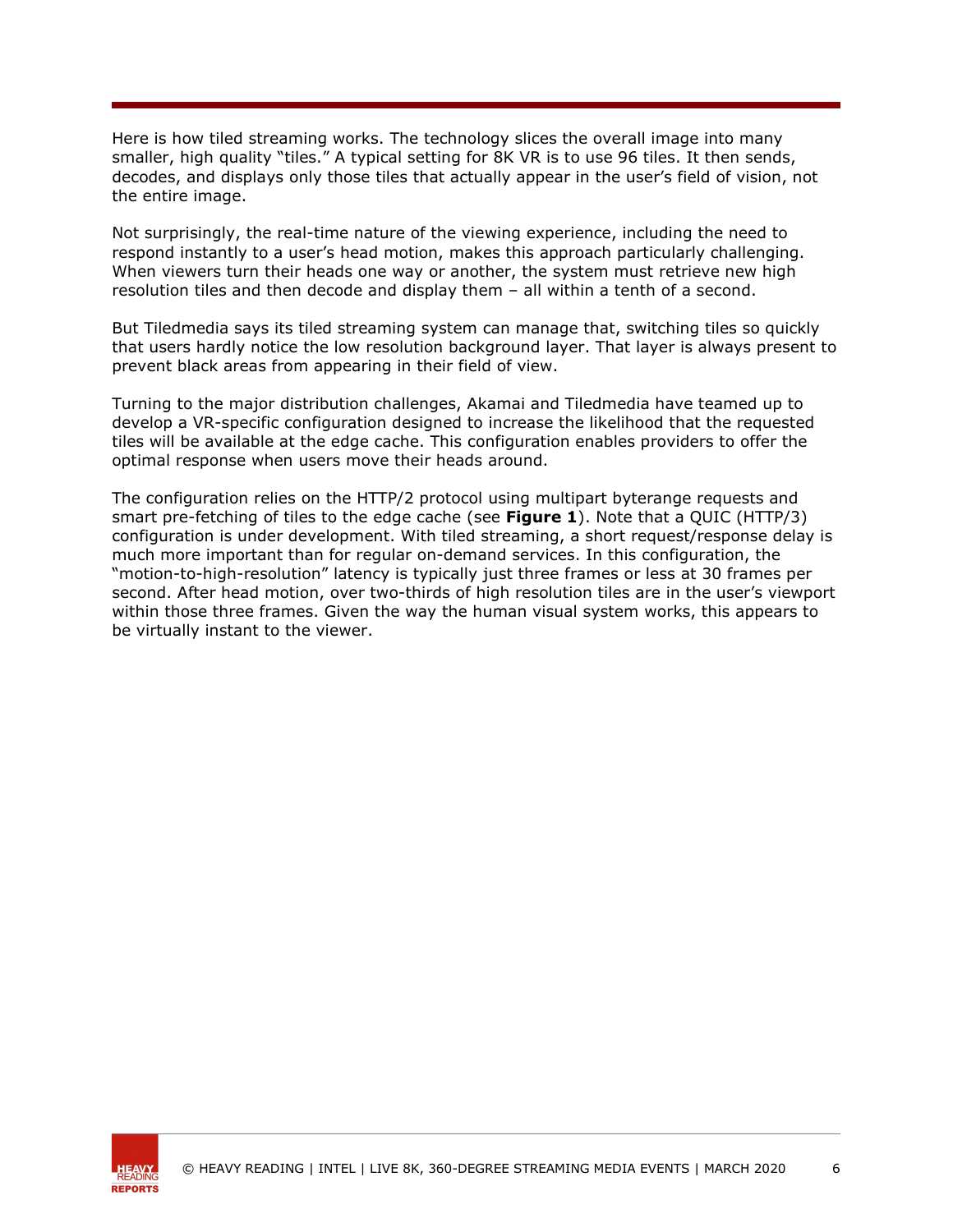

*Source: Akamai*

The application handles the final part of the stream delivery. Iconic Engine, another Intel partner that is an end-to-end provider of extended reality (XR) solutions, has a platform and a software development kit that includes Tiledmedia's ClearVR tiling technology. It is available for the Oculus ecosystem and other operating systems. Consumer apps are specific to each service provider or an event like the IBC. Intel and Tiledmedia are now working on further quality optimizations, seeking to use data gathered by the platform to improve encoding, caching, and delivery strategies.

In a similar vein, the other key challenges noted in the previous section can be overcome with a mix of already established technologies and techniques. Many of these are enabled by the Visual Cloud.

# **LIVE 8K VR MEDIA STREAMING: USE CASES**

Although live 8K VR media streaming is a new phenomenon, some initial use cases for the next-gen service are already starting to emerge. This section explores a few of those initial use cases and suggests some others that may soon follow the early pioneers.

One prime early use case is broadcasting business conferences and meetings to larger, remote audiences. As mentioned earlier, Intel and its various tech partners, including Akamai, Tiledmedia, and Iconic Engine, have already leveraged live 8K VR streaming technology to bring the first annual Visual Cloud Conference to a global audience.

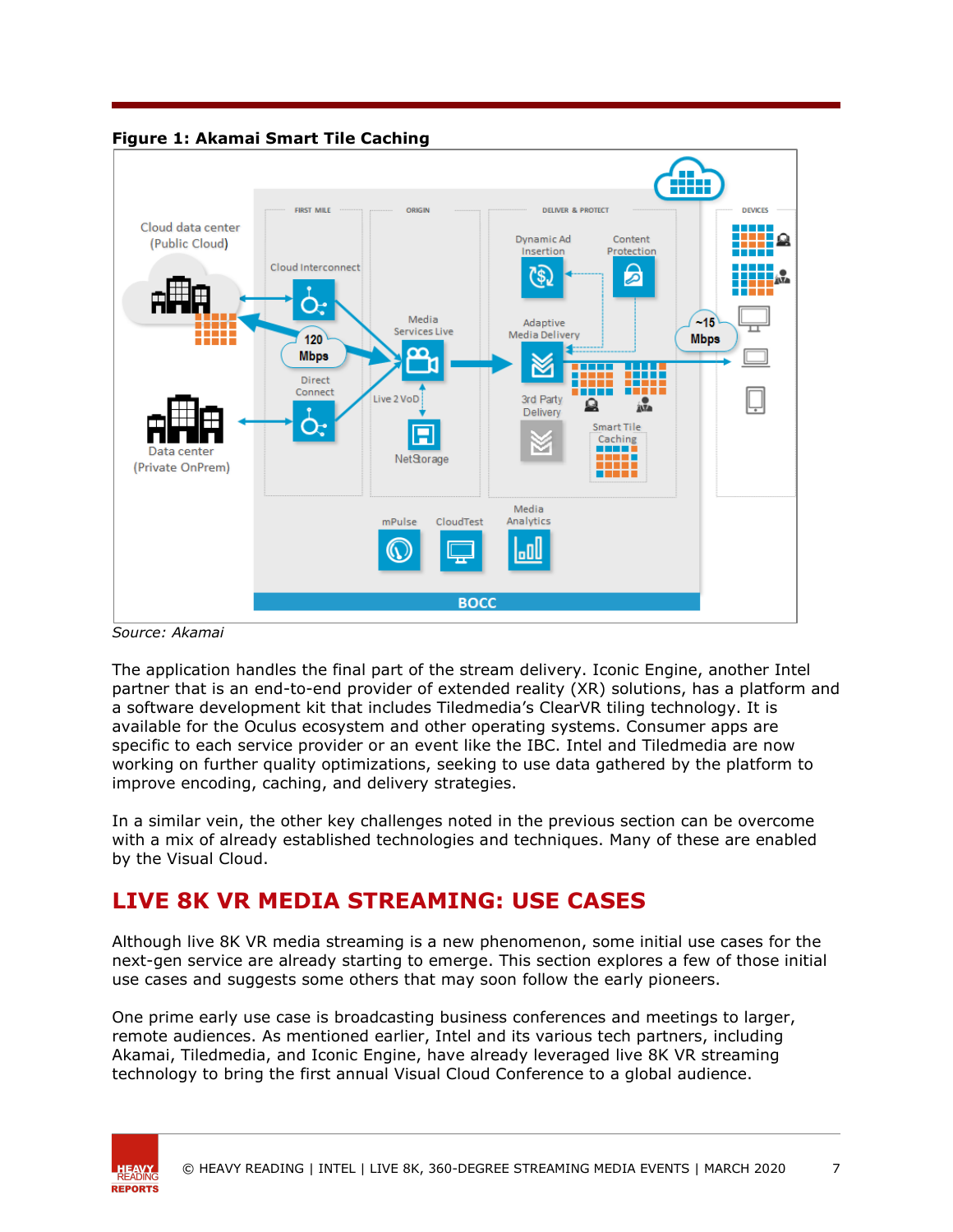That conference – organized by Intel and occurring during the IBC in Amsterdam in September 2019 after just 8 weeks of planning – featured six different events with hundreds of app downloads. The idea was to bring together media technology leaders to discuss the opportunities, implementations, and challenges of delivering Visual Cloud services and showcase innovative technology solutions by multiple players across the ecosystem.

With the VR feeds available worldwide and accessed in 12 different countries around the globe, the inaugural Visual Cloud Conference attracted a standing room crowd onsite in Amsterdam, as well as virtual viewers elsewhere at the IBC and in other locales. Iconic Engine's backend logs show that the immersive media event generated an average remote viewing time of 38 minutes, demonstrating the value of the next-gen technology.

With business conferences representing a \$1 trillion market globally by some estimates, the potential of using advanced immersive media for broadcasting conferences to remote audiences could be huge. For their part, IBC leaders say they intend to make the Visual Cloud Conference and live 8K VR streaming standard parts of their future conferences in Amsterdam.

Proponents of the technology see myriad other potential use cases in the works for live 8K VR streaming. Those use cases include live coverage of sporting events, concerts, theatrical performances, artist exhibitions, and e-sports events, to name a few outstanding examples. Other possible use cases include producing holographic images or making global interactive VR presentations in the commercial space. For instance, imagine diving into an immersive meeting room where you can tap into a 3D world (6DoF) to describe/present any idea you have in mind.

### **THE VISUAL CLOUD: WHY IT MATTERS FOR LIVE 8K VR STREAMING**

So just what is the Visual Cloud and how does it foster the new media paradigm and 8K VR live streaming? As mentioned earlier, the Visual Cloud is a next-gen media processing and delivery architecture that makes use of advanced cloud-native technologies to boost the efficiency of video compression, manage network resources, offer real-time data analytics, and deliver more engaging content experiences. Aimed at fostering a world of visual innovation, the Visual Cloud taps into the power and ubiquity of the cloud to carry out all the heavy lifting required for decoding, inference, rendering, and encoding of video and related media.

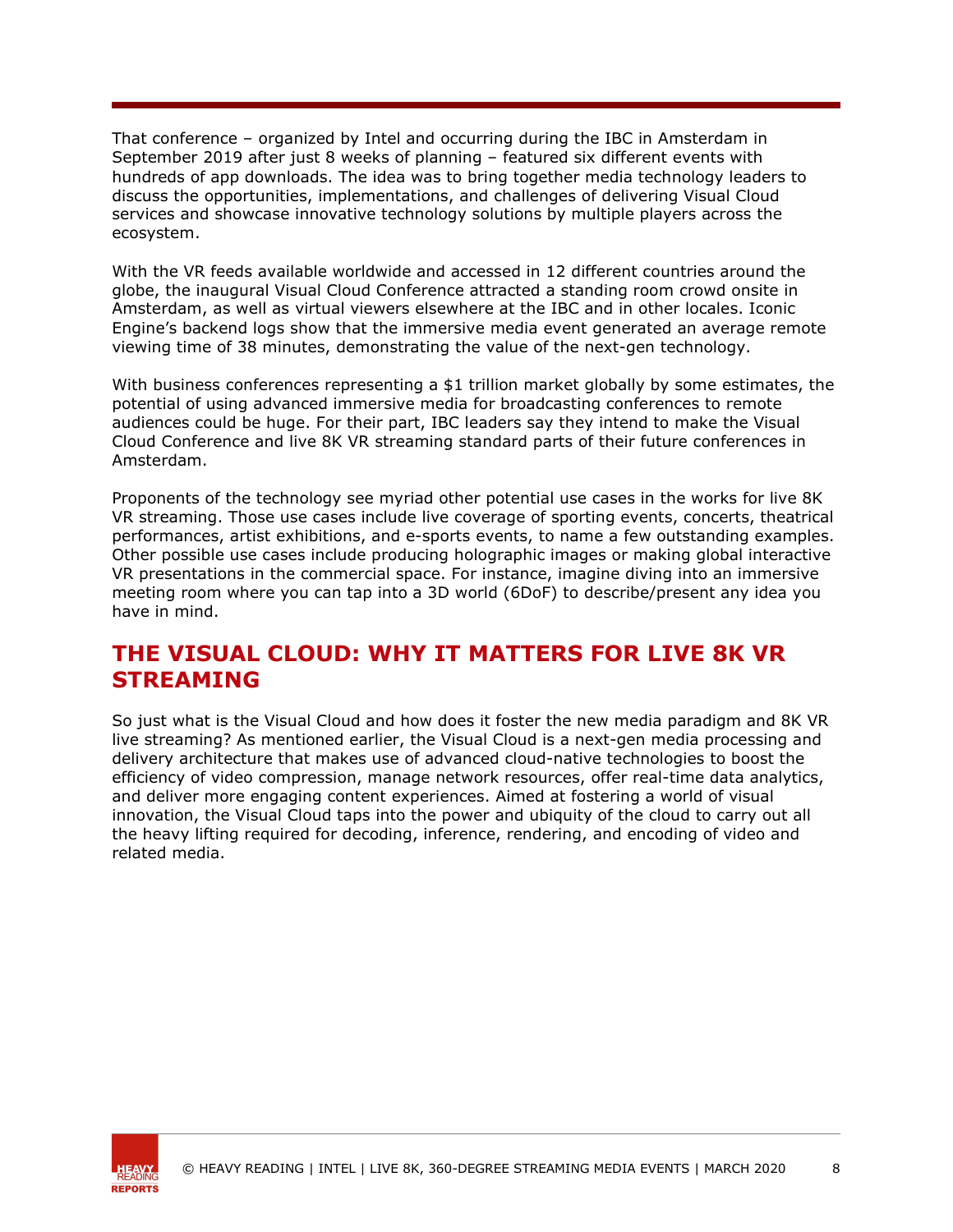More specifically, as envisioned by Intel, the Visual Cloud leverages highly optimized cloudnative media, artificial intelligence (AI), graphics components, and a set of predefined reference pipelines to support a full range of visual services. These reference pipelines consist of advanced software ingredients across media, AI, and rendering. The goal is to enable developers to quickly evaluate, craft, and deploy new media services and applications and create new ways of storytelling – all without needing to invest heavily in deep, low level software tuning.





*Source: Intel*

As depicted in **Figure 2**, the roster of next-gen media services enabled by the Visual Cloud ranges from media processing and delivery to media analytics, immersive media, cloud graphics, and cloud gaming. What all five categories of services have in common is that they are heavily dependent upon high performance, high scalability, and full virtualization of hardware in order to be effective.

# **CONCLUSION**

Even though 4K video streaming has not achieved universal deployment quite yet, live 8K VR media streaming is not only on the way, it has already arrived. As shown by the Visual Cloud Conference at the IBC in September 2019, this next-gen media service can be delivered effectively and efficiently to a sizable global audience using technologies and techniques that are commercially available today.